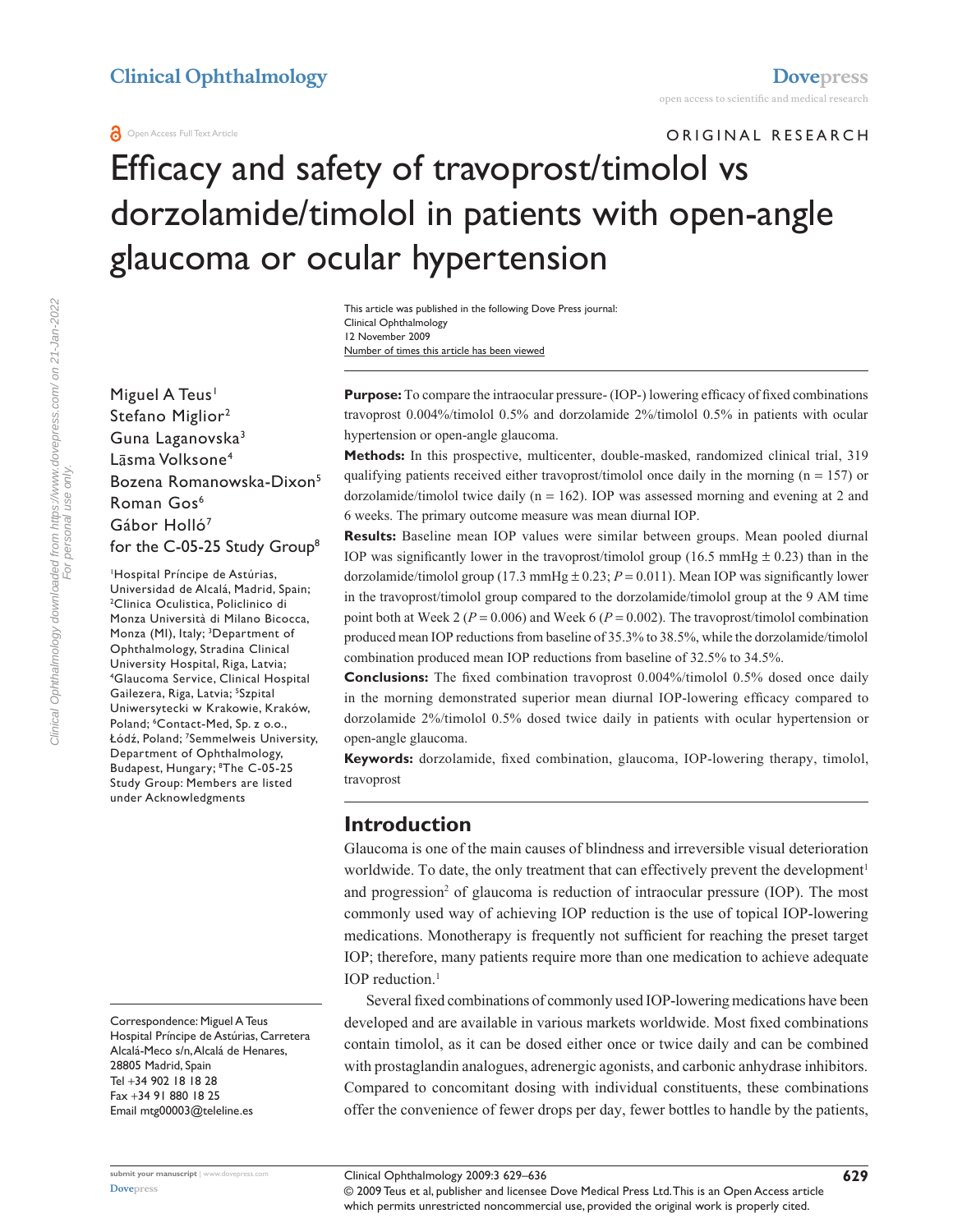reduced exposure to preservatives, and elimination of the washout effect of multiple drops.<sup>3</sup>

Travoprost 0.004%/timolol 0.5% (DuoTrav®; Alcon Laboratories, Fort Worth, Texas, USA) and dorzolamide 2%/timolol 0.5% (Cosopt<sup>™</sup>; Merck and Co., Whitehouse Station, New York, USA) are different fixed combinations, but both contain timolol 0.5%. To date, no comparative clinical studies have been published with these two agents. The purpose of this study was to compare the IOP-lowering efficacy and safety of these two fixed combinations in patients with ocular hypertension or open-angle glaucoma.

## **Methods**

This was a prospective, multicenter, randomized, doublemasked clinical trial that was approved by the Ethics Committee of each individual study site and was conducted in accordance with the tenets of the Declaration of Helsinki. All participating patients provided written informed consent before they enrolled in the study.

## **Patients**

Eligible patients were male or female patients 18 years of age or older, of any race, diagnosed with open-angle glaucoma (with or without pseudoexfoliation or pigment dispersion component) or ocular hypertension. The patients had to be under treatment with one or more topical IOP-lowering drugs and, in the opinion of the investigator, would have benefited from treatment with a combination therapy. To be eligible, patients must have had at least one eye that reached an IOP of 24 mmHg at 9 AM and 21 mmHg at 4 PM at both eligibility visits. IOP must not have exceeded 36 mmHg (or 30 mmHg at study sites in Germany, as per a specific local requirement) at any time point. Contact lens wearers were eligible if they removed their lenses before instilling study medication and did not replace the lenses for at least 15 minutes after instillation.

Exclusion criteria were history of chronic, recurrent, or current inflammatory eye diseases or progressive retinal diseases; history of incisional ocular surgery or ocular trauma within 6 months before the study; ocular laser treatment or ocular surgery, ocular infection within 3 months; history of hypoglycemia or uncontrolled diabetes; contraindication to any study medication; advanced glaucoma (cup-disc ratio  $> 0.8$  or central visual field loss); or any ocular abnormalities precluding accurate applanation tonometry. In addition, patients were excluded if they required systemic glucocorticoid therapy, could not safely discontinue all IOP-lowering therapies for up to 28 days before the first of two eligibility visits conducted 1 week apart, or used any IOP-influencing medication within

30 days before enrollment. Women of childbearing potential (not surgically sterilized at least 3 months prior the study or not postmenopausal for at least 2 years) were not excluded if they were using a reliable form of birth control; a urine pregnancy test was performed after the completion of the second eligibility visit, before randomization, and then repeated at the exit visit in these patients.

# Schedule of visits and assessments

Potential candidates for the study received information related to the study and were provided the opportunity to discuss the study requirements with the investigator. Patients who agreed to participate and gave their consent attended a screening visit, at which time demographics and medical history were collected and reviewed, visual acuity was assessed, IOP was measured with Goldmann tonometry, gonioscopy and automated threshold perimetry were performed, and anterior and posterior segment evaluation was conducted. Patients who qualified were requested to discontinue their current IOP-lowering medications according to the following schedule: 5 days for miotics and carbonic anhydrase inhibitors (both topical and oral); 14 days for  $\alpha$  and  $\alpha/\beta$ -agonists; and 28 days for β-blockers, prostaglandin analogues, and fixed combination products. Following washout, two separate eligibility visits were performed one week apart. At each of these eligibility visits, the IOP criteria described above had to be met, interim history was recorded, visual acuity assessed, and slit-lamp examination of the anterior segment was performed. At the completion of the eligibility visits, qualified patients were randomized in a 1:1 ratio to receive either travoprost 0.004%/timolol 0.5% fixed combination once daily at 9 AM and timolol vehicle once daily at 9 PM, or dorzolamide 2%/timolol 0.5% fixed combination twice daily at 9 AM and 9 PM, in both eyes. Patients started their study medication on the evening of the second eligibility visit, and continued their treatment for six weeks. Patients were provided with "morning 9 AM bottles" and "evening 9 PM bottles" for masking purposes. The study visits were scheduled 2 weeks and 6 weeks after randomization. At the Week 2 and Week 6 visits, patients arrived at 9 AM and refrained from morning administration of the study medication until visual acuity was assessed, IOP measured, slit-lamp examination of the anterior segment performed, and any adverse event recorded. Study medication was then instilled, and patients returned at 4 PM for the afternoon IOP measurement. Dilated fundus examination for all patients and repeated urine pregnancy testing for patients of childbearing potential were conducted at the Week 6 visit prior to study exit.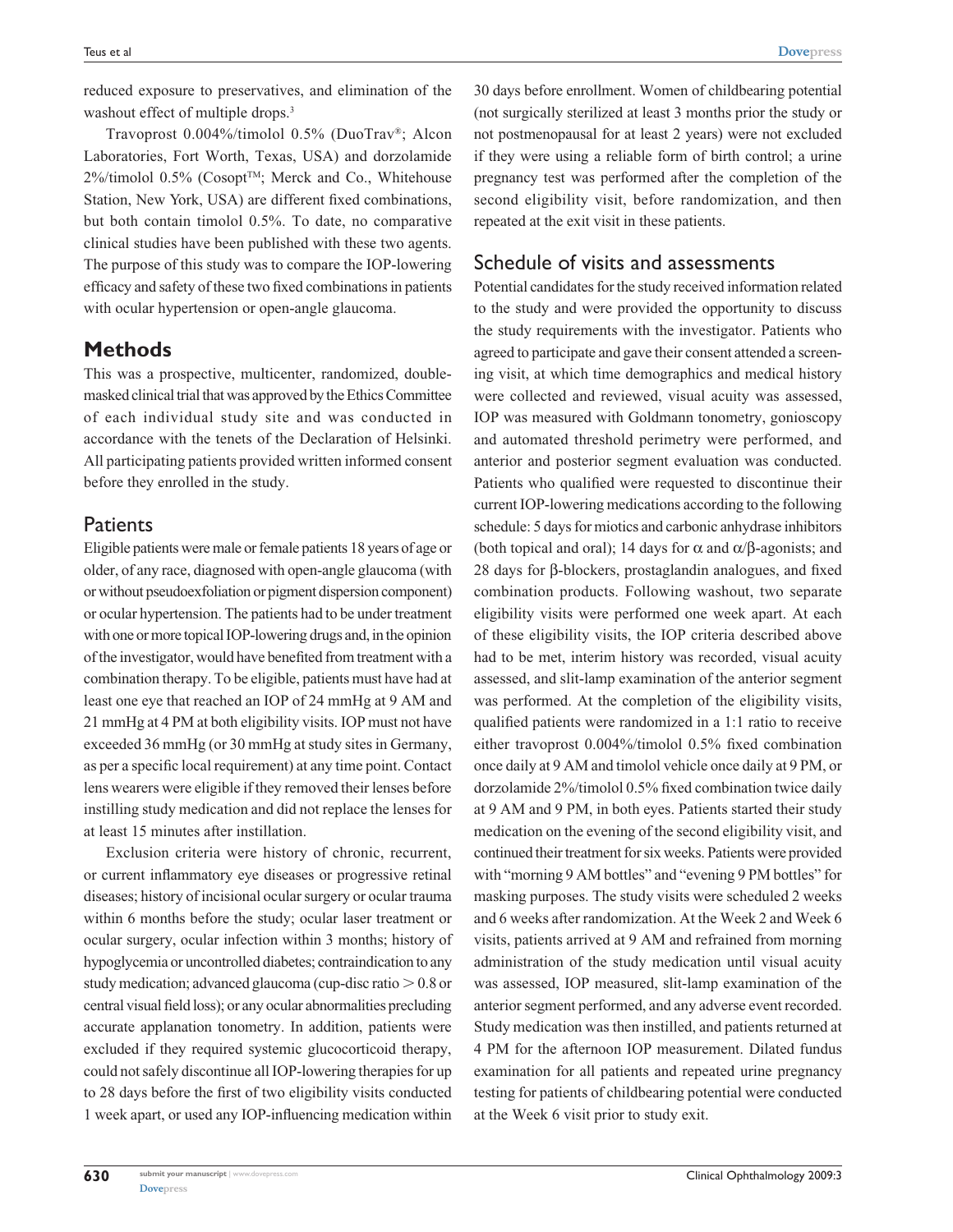#### Data analysis and statistics

The primary statistical objective of this study was to examine the IOP-lowering efficacy of travoprost 0.004%/timolol 0.5% dosed once daily compared to that of dorzolamide 2%/timolol 0.5% dosed twice daily. One eye per patient was included in the analysis, even if both eyes were dosed. If only one eye was dosed, the dosed eye was selected for the analysis; if both eyes were dosed, the worst evaluable eye was designated study eye and selected for the analysis. If both eyes met eligibility criteria, the eye with the higher IOP at 9 AM averaged over both eligibility visits was selected as the study eye. If IOP of both eyes was equal at 9 AM, the eye with higher IOP measured at 4 PM was used. If IOP was equal for both eyes at 4 PM, the right eye was designated the study eye. The primary efficacy endpoint was mean IOP, which was evaluated at 4 time points: 9 AM and 4 PM at each of the 2 follow-up visits (Week 2 and Week 6). At each time point, at least 2 IOP measurements were taken. If the 2 measurements for the same eye differed by 4 mmHg or less, the average IOP for that eye was used. If the 2 measurements differed more than 4 mmHg, a third measurement was taken and used as the IOP for that eye.

Hypothesis tests were performed using a repeated measures analysis of variance and the primary inference was based on the comparisons of mean IOP between the two treatment groups across the four on-therapy visits and time points using the intent-to-treat dataset. A chi square test of independence (or Fisher's exact test if one or more expected cell frequencies were  $\leq$  5) was used to assess differences between treatment groups for each demographic characteristic. Mean IOP change from baseline was estimated using a repeated measures analysis of variance. Descriptive statistics were calculated for IOP, IOP change from baseline, and IOP percent change from baseline. To evaluate the IOP-lowering efficacy throughout the day, IOP was pooled across both time points at each of the two follow-up visits, and the mean value obtained was defined as combined diurnal IOP. The term diurnal is used here to indicate the awake period during the day, rather than a 24-hour period of time, as would be indicated by a diurnal IOP curve.

With 150 patients per group planned, this study had a 96% power to detect a 1.5 mmHg difference between groups, based on an assumed common standard deviation of 3.5 mmHg and a Type I error of  $\alpha = 0.05$ .

#### **Results**

A total of 319 adult patients were enrolled in this study and randomized to receive either travoprost/timolol ( $n = 157$ ) or dorzolamide/timolol (n = 162). All 319 participants were included in the safety analysis. Three patients were excluded from the intent-to-treat (ITT;  $n = 316$ ) analysis due to lack of data on-therapy, and 6 additional patients were excluded from the per-protocol (PP;  $n = 310$ ) analysis, due to protocol deviations (inadequate time interval from dosing to IOP reading, no qualifying IOP at entry, and intraocular surgery less than 6 months prior to study entry). Results of ITT analyses are presented in this report and were confirmed in PP analyses. Baseline patient demographic information for the safety population is provided in Table 1. No significant differences were observed between treatment groups in any of the demographic characteristics; the same was true for the ITT and PP population data sets. The age (mean  $\pm$  SD) of patients in the safety population was  $61.7 \pm 10.8$  years. The IOP-lowering medications taken by patients prior to study enrollment are presented in Table 2, with both treatment groups showing a similar breakdown among the therapy classifications.

Mean diurnal IOP values (pooled across 9 AM and 4 PM time points) are illustrated in Figure 1. Baseline mean diurnal IOP values were similar in the travoprost/ timolol  $(26.0 \pm 0.18 \text{ mmHg})$  and the dorzolamide/timolol  $(26.1 \pm 0.18 \text{ mmHg})$  groups  $(P = 0.818)$ . Both treatments reduced diurnal IOP at Weeks 2 and 6 from baseline; however, treatment with travoprost/timolol resulted in 0.8 mmHg lower mean diurnal IOP than that with dorzolamide/timolol at each of the two on-therapy visits ( $P < 0.05$ ). A similar difference was observed for travoprost/timolol compared with dorzolamide/timolol when pooled across the two visits (combined;  $16.5 \pm 0.23$  mmHg vs  $17.3 \pm 0.23$  mmHg, respectively;  $P = 0.011$ ).

Mean IOP values at the individual time points at baseline, Week 2, Week 6 and Combined (Week  $2 +$  Week 6) are presented in Table 3. Baseline mean IOP values were similar in the travoprost/timolol and the dorzolamide/timolol groups both at 9 AM (26.9  $\pm$  0.19 mmHg and 27.0  $\pm$  0.19 mmHg, respectively,  $P = 0.652$ ) and 4 PM (25.1  $\pm$  0.19 mmHg in both groups,  $P = 0.987$ ). At 9 AM (approximately 24 hours after dosing with travoprost/timolol), mean IOP was significantly lower in the travoprost/timolol group than in the dorzolamide/timolol group, both at Week 2  $(17.0 \pm 0.26 \text{ mmHg vs } 18.0 \pm 0.25 \text{ mmHg}; P = 0.006)$  and Week 6 (16.6 ± 0.26 mmHg vs 17.7 ± 0.25 mmHg; *P* = 0.002), as well as when combining the 2 visits  $(16.8 \pm 0.24 \text{ mmHg})$ vs  $17.9 \pm 0.24$  mmHg;  $P = 0.001$ ). Although IOP-lowering values favored the travoprost/timolol group compared to the dorzolamide/timolol group at all 4 PM time points, the differences did not reach statistical significance.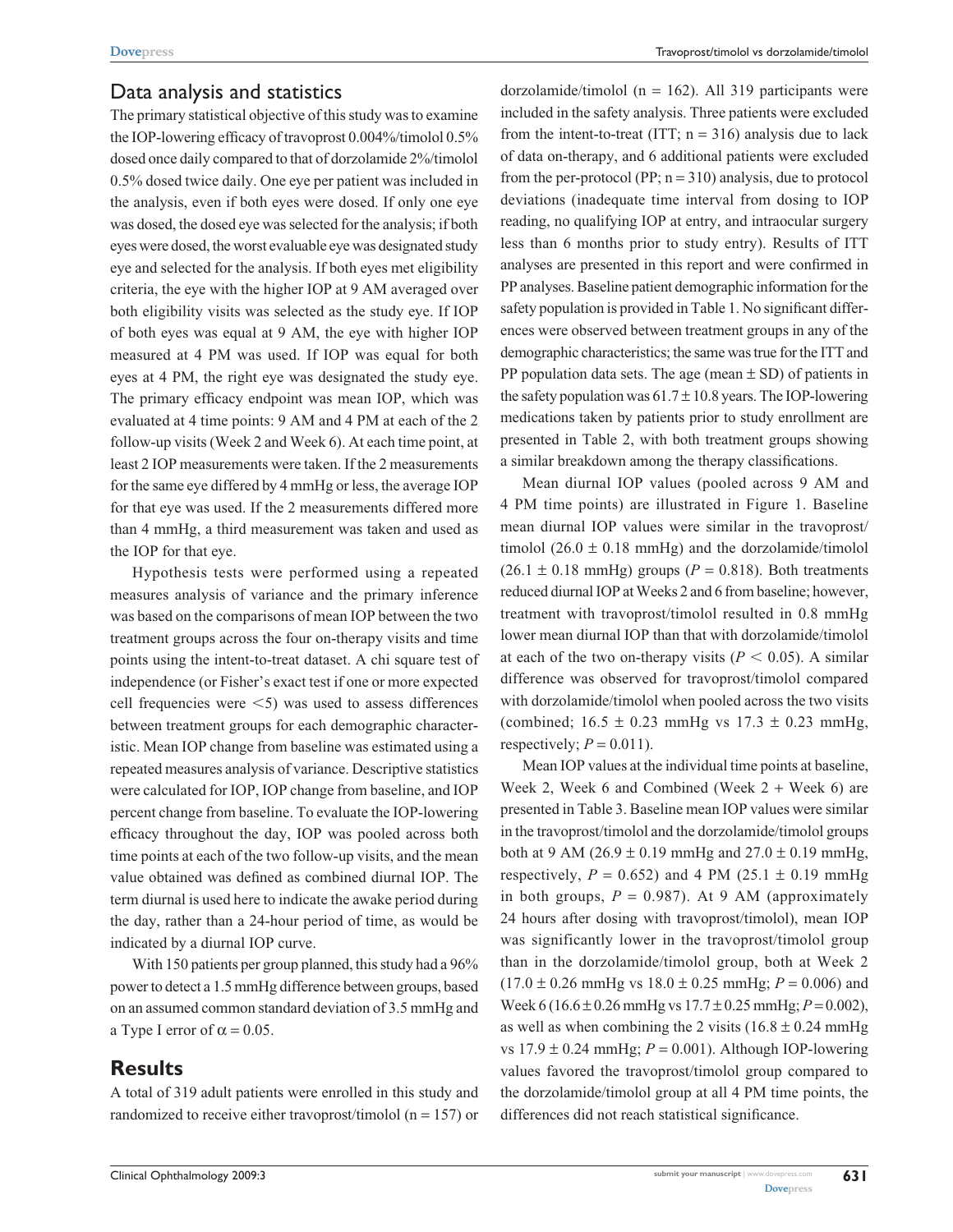**Table 1** Baseline demographics – safety population (n = 319)

|                                               | <b>Total</b> |       | Travoprost/Timolol |       | Dorzolamide/Timolol |       | P-value <sup>a</sup> |
|-----------------------------------------------|--------------|-------|--------------------|-------|---------------------|-------|----------------------|
|                                               | N            | $\%$  | N                  | %     | N                   | $\%$  |                      |
| <b>Total</b>                                  | 319          | 100.0 | 157                | 100.0 | 162                 | 100.0 |                      |
| Age (years)                                   |              |       |                    |       |                     |       |                      |
| $<$ 65                                        | 190          | 59.6  | 92                 | 58.6  | 98                  | 60.5  | 0.730                |
| $\geq 65$                                     | 129          | 40.4  | 65                 | 41.4  | 64                  | 39.5  |                      |
| Age $( \ge 65$ years)                         |              |       |                    |       |                     |       |                      |
| $\geq$ 65 to $<$ 75                           | 89           | 69.0  | 44                 | 67.7  | 45                  | 70.3  | 0.748                |
| $\geq$ 75 to $<$ 85                           | 40           | 31.0  | 21                 | 32.3  | 9                   | 29.7  |                      |
| <b>Sex</b>                                    |              |       |                    |       |                     |       |                      |
| Male                                          | 122          | 38.2  | 58                 | 36.9  | 64                  | 39.5  | 0.638                |
| Female                                        | 197          | 61.8  | 99                 | 63.1  | 98                  | 60.5  |                      |
| Race                                          |              |       |                    |       |                     |       |                      |
| Caucasian                                     | 319          | 100.0 | 157                | 100.0 | 162                 | 100.0 |                      |
| Iris color                                    |              |       |                    |       |                     |       |                      |
| Blue                                          | 84           | 26.3  | 39                 | 24.8  | 45                  | 27.8  | 0.582                |
| <b>Brown</b>                                  | 153          | 48.0  | 72                 | 45.9  | 81                  | 50.0  |                      |
| Green                                         | 32           | 10.0  | 8                  | 11.5  | 4                   | 8.6   |                      |
| Grey                                          | 20           | 6.3   | 3                  | 8.3   | $\overline{7}$      | 4.3   |                      |
| Hazel                                         | 30           | 9.4   | 15                 | 9.6   | 15                  | 9.3   |                      |
| <b>Diagnosis</b>                              |              |       |                    |       |                     |       |                      |
| Ocular hypertension                           | 52           | 16.3  | 24                 | 15.3  | 28                  | 17.3  | 0.784                |
| Open-angle glaucoma                           | 243          | 76.2  | 119                | 75.8  | 124                 | 76.5  |                      |
| Open-angle glaucoma                           | 5            | 1.6   | 3                  | 1.9   | $\overline{2}$      | 1.2   |                      |
| with pigment dispersion                       |              |       |                    |       |                     |       |                      |
| Open-angle glaucoma<br>with pseudoexfoliation | 9            | 6.0   | $\mathbf{H}$       | 7.0   | 8                   | 4.9   |                      |

**Notes:** Travoprost/Timolol = travoprost 0.004%/timolol 0.5%. Dorzolamide/Timolol = dorzolamide 2%/timolol 0.5%. a *P*-value from chi-square or Fisher's exact test.

As shown in Table 4, travoprost/timolol produced a mean IOP reduction from the untreated baseline ranging from  $8.8 \pm 0.23$  mmHg to  $10.4 \pm 0.25$  mmHg, whereas dorzolamide/timolol produced a mean IOP reduction ranging from  $8.2 \pm 0.21$  mmHg to  $9.3 \pm 0.25$  mmHg. Figure 2 shows that the mean diurnal IOP reductions in the travoprost/ timolol group were significantly greater than those in the dorzolamide/timolol group at Week 2 and Week  $6 (P < 0.05)$ for each).

#### Safety

The adverse events, related to the use of the study drugs, observed at an incidence of greater than 1% in the two treatment arms are described in Table 5. The most common treatment-related ocular adverse event was mild eye irritation, occurring in 5.7% of patients in the travoprost/timolol group and in 4.3% of patients in the dorzolamide/timolol group. More patients in the travoprost/timolol group than in the dorzolamide/timolol group experienced hyperemia, generally

of mild severity and described as conjunctival (5.7% vs 0.6%, respectively;  $P = 0.0096$ ) or ocular hyperemia (5.1% vs 0.6%, respectively;  $P = 0.0182$ ). No serious treatment-related adverse events were reported in either group.

In the travoprost/timolol group, 4 patients (2.5%) stopped the study medication and were discontinued from the study due to ocular treatment-related events (hyperemia, eye pain, conjunctivitis, and hypersensitivity). In the dorzolamide/ timolol group, 1 patient (0.6%) stopped the study medication and was discontinued from the study due to a nonocular event (hallucination, considered not related to treatment).

#### **Discussion**

In this study, we compared the IOP-lowering efficacy of two fixed combinations, travoprost 0.004%/timolol 0.5% dosed once daily in the morning and dorzolamide 2%/timolol 0.5% dosed twice daily, in patients with openangle glaucoma or ocular hypertension. These results were expected to show that travoprost/timolol would have superior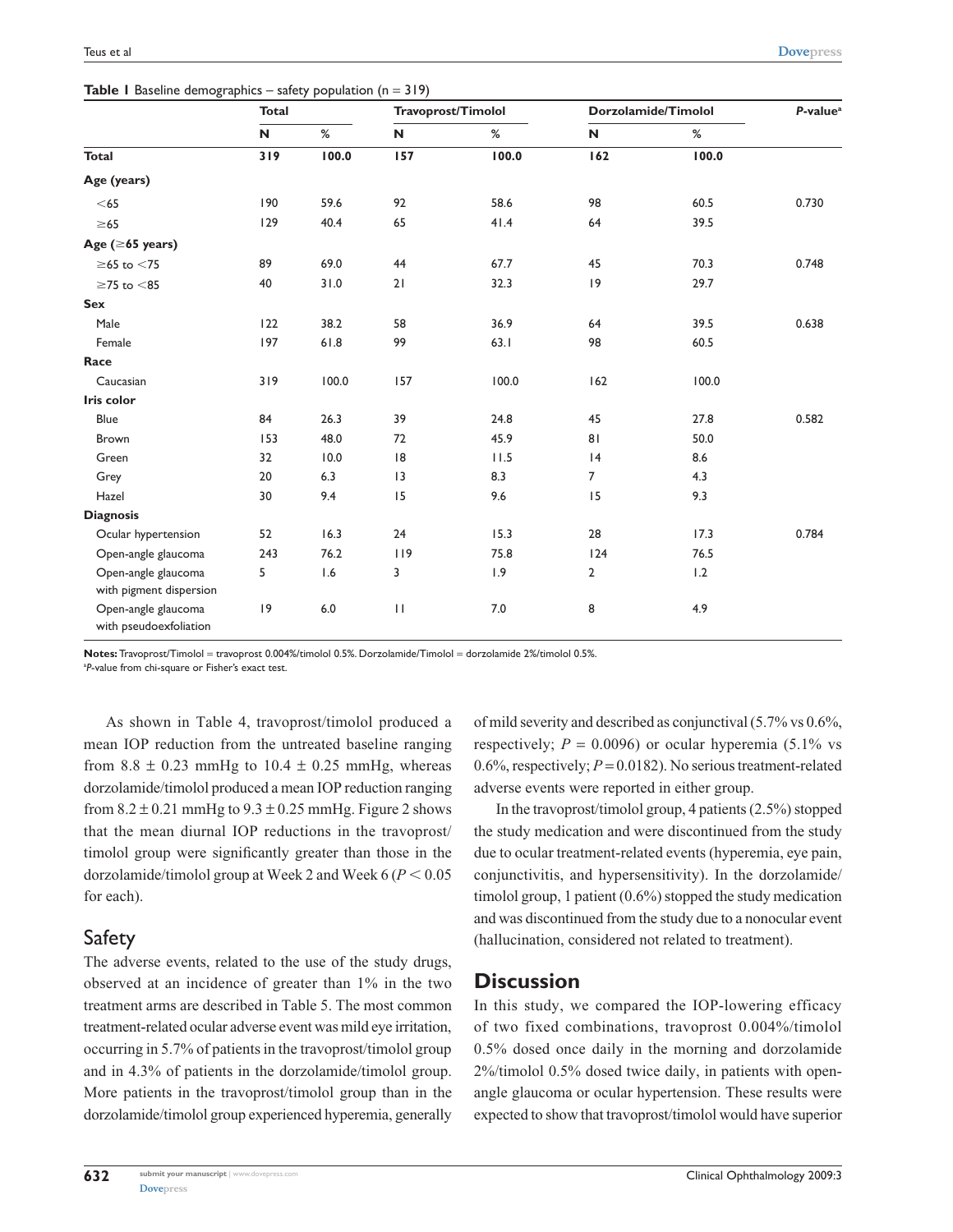| <b>IOP-lowering medication</b>      |                | Travoprost/Timolol ( $N = 157$ ) | Dorzolamide/Timolol ( $N = 162$ ) |      |  |
|-------------------------------------|----------------|----------------------------------|-----------------------------------|------|--|
|                                     | N <sup>a</sup> | %                                | N <sup>a</sup>                    | %    |  |
| Alfa-agonists (AA)                  |                | 2.5                              |                                   | 1.9  |  |
| Beta-blockers (BB)                  | 25             | 15.9                             | 20                                | 12.3 |  |
| Carbonic anhydrase inhibitors (CAI) | 60             | 38.2                             | 60                                | 37.0 |  |
| Combination therapy <sup>b</sup>    | 47             | 29.9                             | 50                                | 30.9 |  |
| Pilocarpine                         |                | 1.9                              |                                   | 1.9  |  |
| Prostaglandin analogues (PG)        | 34             | 21.7                             | 44                                | 27.2 |  |

**Table 2** Intraocular pressure- (IOP-) lowering medication at screening – safety population (n = 319)

Notes: <sup>a</sup>The total number of patients in each column is higher than N because patients could be classified under more than one category of IOP-lowering medication. b Combination therapy = fixed ophthalmic combinations of BB + CAI, BB + PG, or BB + AA. Travoprost/Timolol = travoprost 0.004%/timolol 0.5%. Dorzolamide/Timolol = dorzolamide 2%/timolol 0.5%

efficacy to dorzolamide/timolol, based on previous studies of travoprost alone compared to the fixed combination of dorzolamide/timolol, in which travoprost produced superior IOP reductions $10,11$  and fewer treatment failures.<sup>12</sup>

Our results show that during the day, the fixed combination travoprost/timolol produced a higher IOP-lowering efficacy than the fixed combination dorzolamide /timolol dosed twice daily, at each visit as well as when pooling data across visits. The observed differences were both statistically significant and clinically meaningful; there was a consistent difference of 0.8 mmHg ( $P < 0.05$ ) between the two groups.

Travoprost/timolol produced lower mean diurnal IOP than dorzolamide/timolol. Diurnal reduction of IOP has been associated with a reduced risk of progression of glaucoma in several studies. The Early Manifest Glaucoma Trial showed that every 1 mmHg of IOP reduction was associated with approximately a 10% reduction in risk of glaucoma progression.<sup>13</sup>

Mean IOP with travoprost/timolol was at least 1.0 mmHg lower than with dorzolamide/timolol at 9 AM; these differences were statistically significant at both the Week 2 and Week 6 visits. These results were not unexpected because at the 9 AM time points (12 hours after dosing dorzolamide/ timolol and 24 hours after dosing travoprost/timolol), dorzolamide was likely not to be as effective since its duration of action is less than 8 hours,<sup>14</sup> whereas travoprost has been shown to be effective more than 48 hours after dosing.<sup>15</sup> A tendency for lower IOP in the travoprost/timolol group was uniformly present both at Week 2 and Week 6 and for the pooled data, with the difference between the two treatment  $arms \geq 0.5$  mmHg at the 4 PM time points. Because these time points measured IOP control only 7 hours after dosing, both travoprost/timolol and dorzolamide/timolol were likely to be effective and therefore no significant difference between treatments was observed.



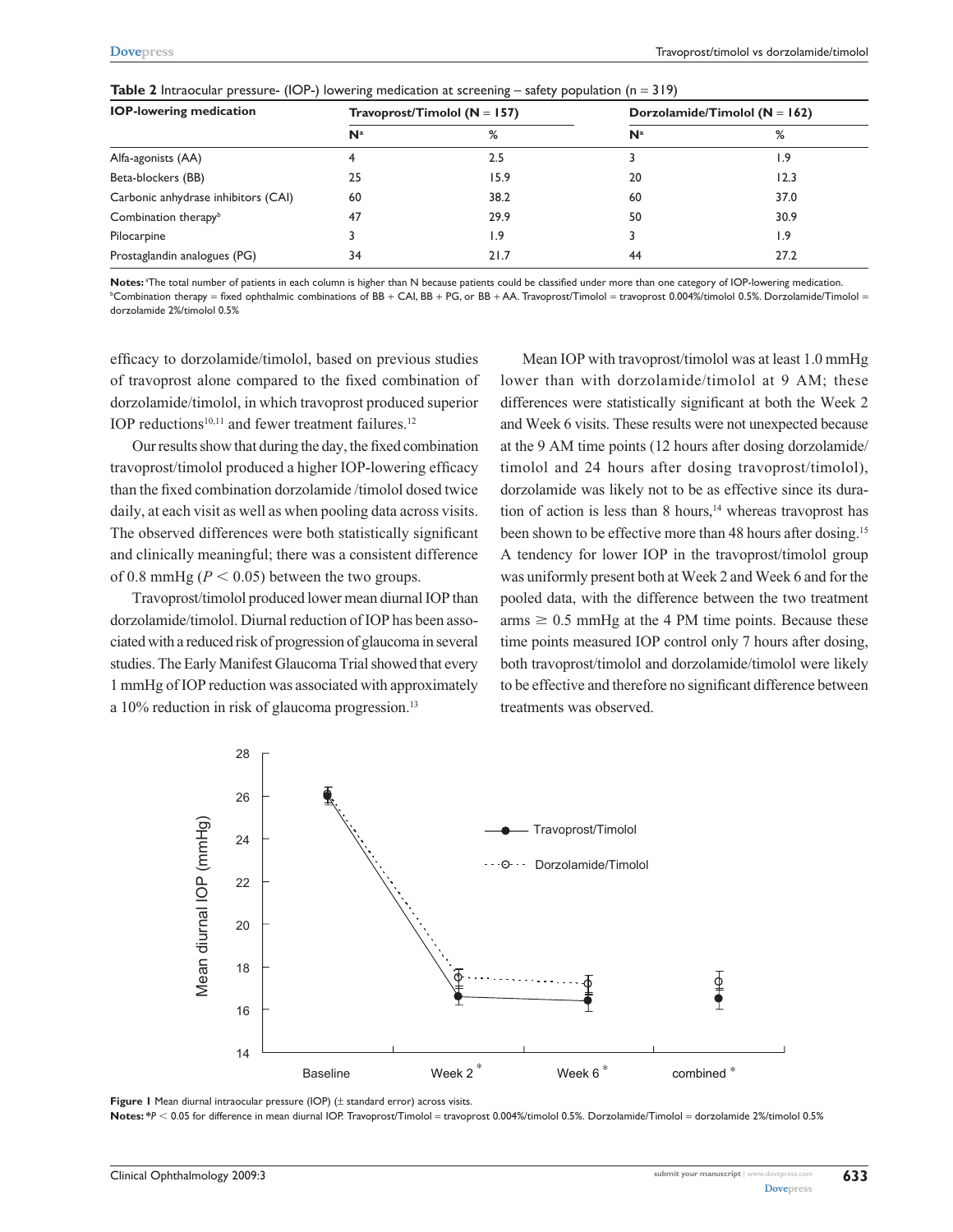| <b>Table 3</b> Mean intraocular pressure (IOP) (mmHg) across time points – intent-to-treat population ( $n = 316$ ) |  |  |  |  |
|---------------------------------------------------------------------------------------------------------------------|--|--|--|--|
|---------------------------------------------------------------------------------------------------------------------|--|--|--|--|

|                     | <b>Baseline</b> |        | Week 2 |        | Week 6 |        | <b>Combined</b> |        |                |
|---------------------|-----------------|--------|--------|--------|--------|--------|-----------------|--------|----------------|
|                     | 9AM             | 4 PM   | 9AM    | 4 PM   | 9AM    | 4 PM   | 9AM             | 4 PM   | <b>Diurnal</b> |
| Travoprost/Timolol  |                 |        |        |        |        |        |                 |        |                |
| Mean                | 26.9            | 25.1   | 17.0   | 16.2   | 16.6   | 16.2   | 16.8            | 16.2   | 16.5           |
| <b>SE</b>           | 0.19            | 0.19   | 0.26   | 0.26   | 0.26   | 0.26   | 0.24            | 0.24   | 0.23           |
| N                   | 154             | 154    | 154    | 154    | 154    | 154    | 154             | 154    | 154            |
| Dorzolamide/Timolol |                 |        |        |        |        |        |                 |        |                |
| Mean                | 27.0            | 25.1   | 18.0   | 16.9   | 17.7   | 16.6   | 17.9            | 16.8   | 17.3           |
| <b>SE</b>           | 0.19            | 0.19   | 0.25   | 0.25   | 0.25   | 0.25   | 0.24            | 0.24   | 0.23           |
| $\mathsf{N}$        | 162             | 162    | 162    | 6      | 162    | 6      | 162             | 6      | 162            |
| <b>Difference</b>   |                 |        |        |        |        |        |                 |        |                |
| Mean                | $-0.1$          | 0.0    | $-1.0$ | $-0.7$ | $-1.2$ | $-0.5$ | $-1.1$          | $-0.6$ | $-0.8$         |
| <b>SE</b>           | 0.27            | 0.27   | 0.36   | 0.36   | 0.36   | 0.36   | 0.34            | 0.34   | 0.32           |
| Upper 95% CL        | 0.4             | 0.5    | $-0.3$ | 0.0    | $-0.4$ | 0.2    | $-0.4$          | 0.1    | $-0.2$         |
| Lower 95% CL        | $-0.7$          | $-0.5$ | $-1.7$ | $-1.4$ | $-1.9$ | $-1.2$ | $-1.7$          | $-1.2$ | $-1.5$         |
| P-value             | 0.652           | 0.987  | 0.006  | 0.066  | 0.002  | 0.192  | 0.001           | 0.090  | 0.011          |

**Notes:** Travoprost/Timolol = travoprost 0.004%/timolol 0.5%. Dorzolamide/Timolol = dorzolamide 2%/timolol 0.5%.

<sup>a</sup>Baseline is the average of the two eligibility visits if both values were not missing, otherwise the nonmissing value of the two visits was used. Combined = results pooled across Week 2 and Week 6. Combined diurnal = mean IOP of all 4 time points (9 AM and 4 PM at Week 2 and Week 6). Estimates based on least squares means using repeated measures analysis of variance. Baseline estimates obtained from separate model. *P*-values and confidence limits were based on repeated measures analysis of variance. **Abbreviations:** CL, confidence limit; SE, standard error.

Travoprost/timolol produced statistically significant and clinically relevant mean IOP reductions from baseline ranging from 8.8 mmHg (35.3%) to 10.4 mmHg (38.5%). This is consistent with prior studies in which mean IOP reductions ranged from  $6.9$  to  $8.6$  mmHg, $47.4$  to  $9.4$  mmHg, $5$ and 8.8 to 11.5 mmHg.<sup>6</sup> Dorzolamide/timolol also produced significant and relevant mean IOP reductions from baseline, ranging from 8.2 mmHg (32.5%) to 9.3 mmHg (34.5%). This is also consistent with prior data in which mean IOP reductions ranged from 7.7 to 9.0 mmHg.<sup>7</sup>

IOP values at Weeks 2 and 6 varied between 16.2 and 17.0 mmHg for travoprost/timolol and between 16.6 and 18.0 mmHg for dorzolamide/timolol. The narrower range for travoprost 0.004%/timolol 0.5% (0.8 mmHg) suggests less fluctuation of IOP during the day. Asrani and colleagues suggested that eyes with greater diurnal IOP variation are at increased risk of visual field progression.<sup>8</sup> Bergea also found that visual field progression was more likely in eyes with higher versus lower diurnal IOP variation.<sup>9</sup> However, since the data on the relationship between diurnal IOP fluctuation and progression of glaucoma are scarce, the clinical relevance of the narrower range observed in this study remains to be confirmed.

Both therapies evaluated in this study offer numerous benefits that have been previously described for fixed combination products.3 Compared to dorzolamide/timolol, the fixed combination travoprost/timolol offers the additional advantage of once-daily dosing. Adherence to therapy improves as the

frequency of dosing decreases.16 Once-daily dosing is preferred by glaucoma patients and glaucoma specialists alike.

Aside from eye irritation, which was the most prevalent adverse event in both groups, the most frequent ocular event in the travoprost/timolol subjects was conjunctival hyperemia. Eye pruritus was the most frequent ocular event reported in the subjects receiving dorzolamide/timolol. The statistically

**Table 4** Descriptive mean intraocular pressure (IOP) and mean IOP change from baseline (mmHg) – intent-to-treat population  $(n = 316)$ 

| Week 6              |
|---------------------|
| 4 PM<br><b>9 AM</b> |
|                     |
| 16.6<br>16.2        |
| 0.26<br>0.25        |
| $-10.4$<br>$-8.9$   |
| 0.25<br>0.25        |
| 154<br>154          |
|                     |
| 17.7<br>16.6        |
| 0.27<br>0.24        |
| $-9.3$<br>$-8.5$    |
| 0.25<br>0.23        |
| 162<br>161          |
|                     |

**Notes:** Travoprost/Timolol = travoprost 0.004%/timolol 0.5%. Dorzolamide/ Timolol = dorzolamide 2%/timolol 0.5%. Descriptive statistics were based on the least square estimates.

**Abbreviation:** SE, standard error.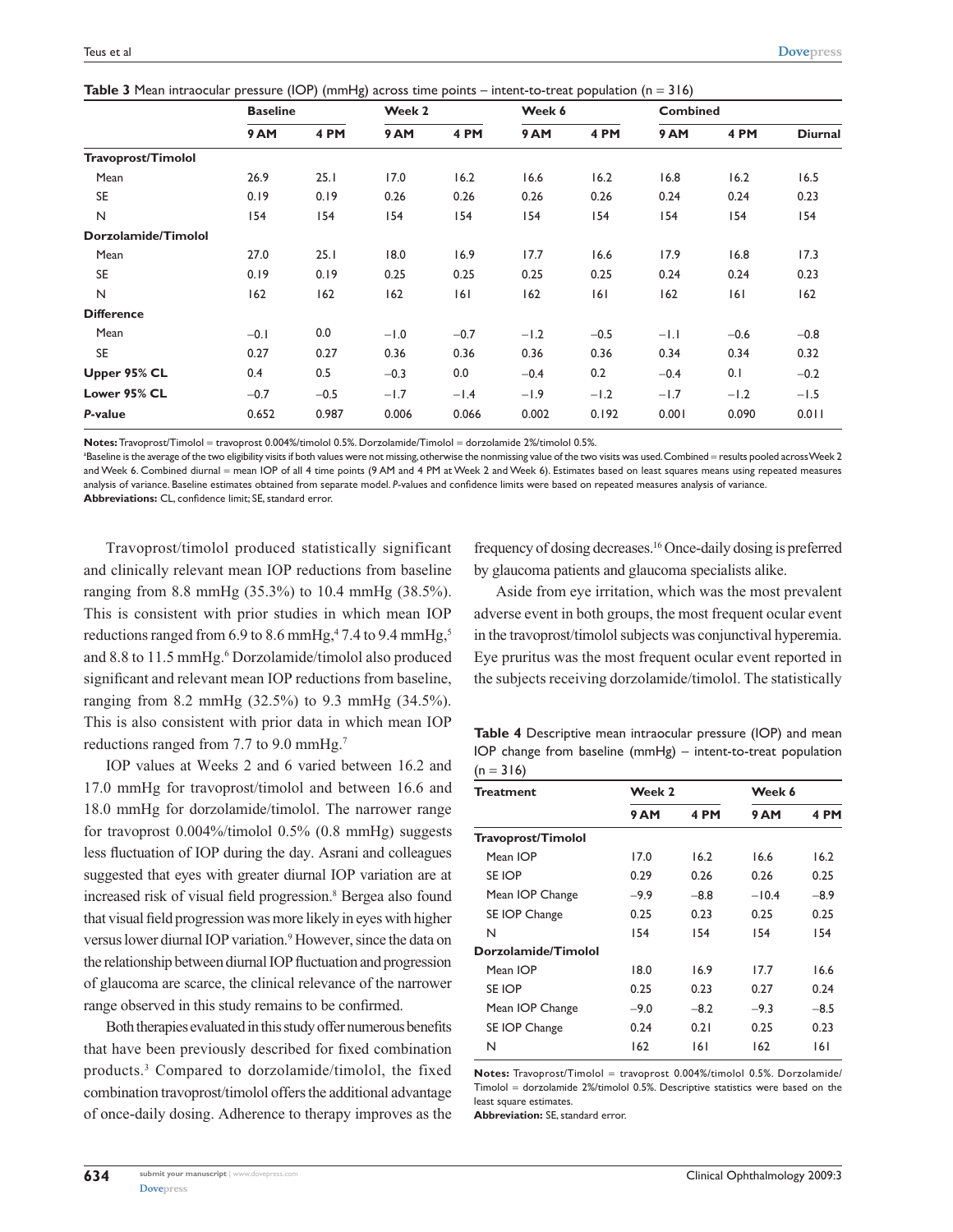



significant differences found between treatment groups in the rates of hyperemia do not represent an untoward safety issue. The incidence of these side effects is consistent with the known safety profile of travoprost 0.004%/timolol 0.5%. Hyperemia is not unexpected since it is observed frequently with the use of all prostaglandin analogues. Eye pruritus was also an expected ocular event.

In summary, the fixed combination travoprost 0.004%/ timolol 0.5% dosed once daily in the morning demonstrates superior IOP-lowering efficacy compared to dorzolamide 2%/timolol 0.5% dosed twice daily in patients with ocular hypertension or open-angle glaucoma. Both combinations offer the benefits of fixed-combination therapy, but travoprost/timolol offers these benefits with the convenience of once-daily dosing, an attribute valued by both glaucoma

patients and their physicians because it encourages patient compliance.16

## **Disclosures**

The authors would like to acknowledge Jennifer Klein, PhD for medical writing contributions. This assistance was supported by Alcon Research, Ltd. This study was supported by Alcon Research Ltd. as Alcon study C-05-25.

# **Study registration number**

EudraCT number: 2005-004767-34.

#### **Acknowledgments**

The investigators who participated in this study as members of the C-05-25 Study Group: LATVIA: G Laganovska,

| Ocular adverse drug reaction<br>coded adverse event |   | Travoprost/Timolol $N = 157$ | Dorzolamide/Timolol $N = 162$ | P-value <sup>a</sup> |        |
|-----------------------------------------------------|---|------------------------------|-------------------------------|----------------------|--------|
|                                                     | N | %                            | N                             | ℅                    |        |
| Eye irritation                                      |   | 5.7                          |                               | 4.3                  | 0.5636 |
| Conjunctival hyperemia                              |   | 5.7                          |                               | 0.6                  | 0.0096 |
| Ocular hyperemia                                    | 8 | 5. I                         |                               | 0.6                  | 0.0182 |
| Eye pain                                            | 4 | 2.5                          |                               | 1.2                  | 0.4422 |
| Eye pruritus                                        |   | 1.9                          | 6                             | 3.7                  | 0.5020 |
| Foreign body sensation                              |   |                              |                               | 0.6                  | 0.6180 |

**Table 5** Ocular treatment-related adverse events occurring at an incidence of greater than 1% – safety population (n **=** 319)

Notes: Coded adverse event = MedDRA Preferred Term (version 10.0). Adverse drug reaction = treatment-related adverse event. Travoprost/Timolol = travoprost 0.004%/ timolol 0.5%. Dorzolamide/Timolol = dorzolamide 2%/timolol 0.5%.

<sup>a</sup>P-value from chi-square or Fisher's exact test.